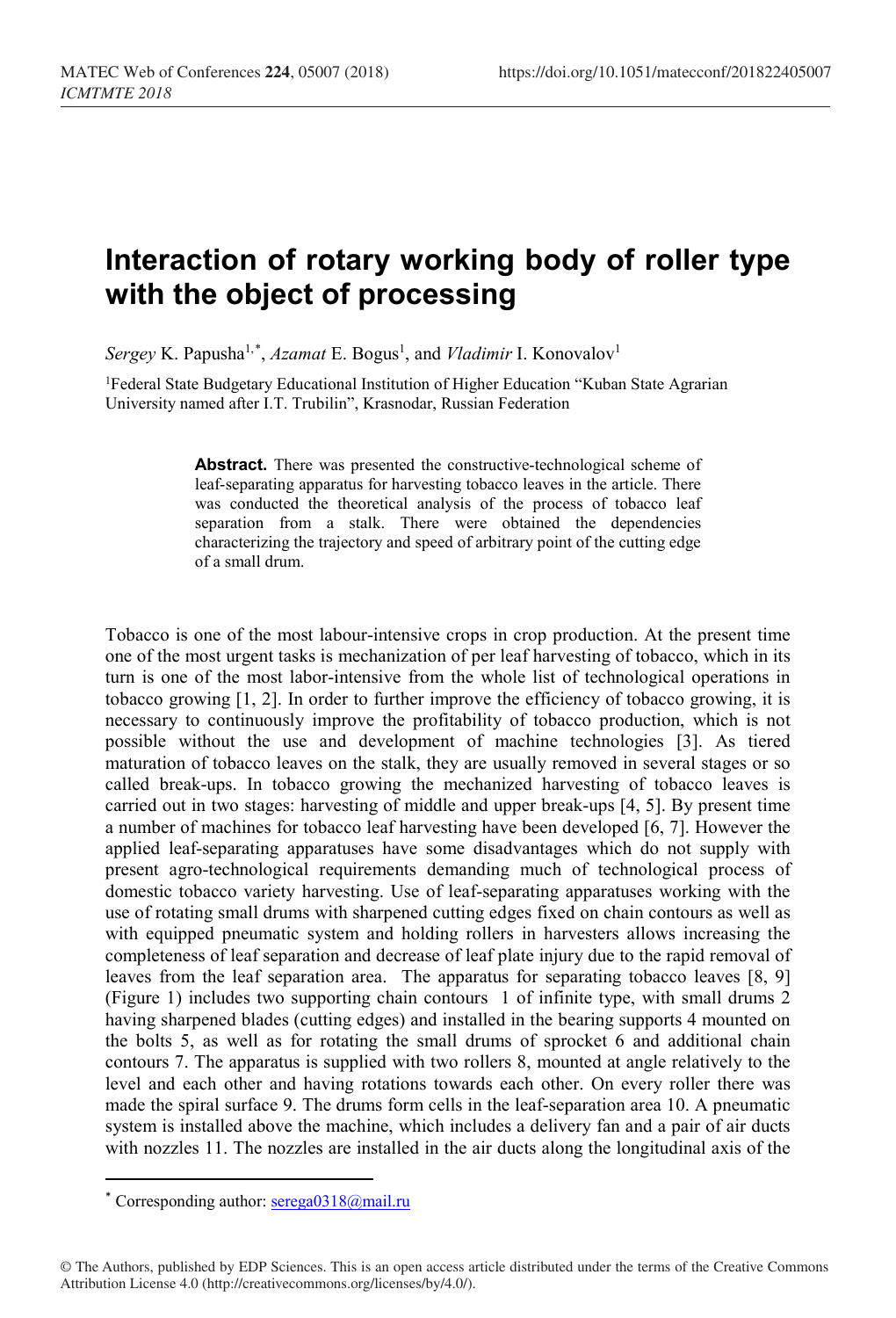device and at an angle to it. Through the nozzle, the air flow is directed to the leaves of tobacco, directly to the center of its gravity, which allows you to orient them in a horizontal position and press to the cutting edges of the drums. The apparatus for separating the leaves is as follows. When it moves along a row, the stalk enters the working channel formed by two rolls 8 and helical wound 9. Due to the rotation of the rollers, the tobacco stalk is oriented and covered by cell 10. Thus air ducts through nozzles 11 direct an air stream from the fan on plates of the separated leaves, thereby pressing them to cutting edges 3 of drums 2. Cutting edges 4 of rotating small drums 3 is made by leaf separation forming in working area of a cell, which are moved along a tobacco stalk if to install the apparatus forward.

To orient the stalk, it is necessary to correlate the speed of movement, the frequency of rotation and the angle of inclination of the rollers, the lifting angle of the wound and other parameters [10]. At the same time, of course, the necessary condition is the movement of the harvester along the row, i.e. preservation of the course stability [11, 12, 13]. Such combination of factors will allow to observe the set technological efficiency and reliability of technological process, and as a consequence and economic efficiency [14, 15, 16, 17].

According to the design and technological scheme in Figure 1, the separation of the leaf from the stem of tobacco is produced by cutting small drums that move in a closed chain contour at a speed of V p.a., they have axial rotation  $\omega_6$  due to the additional contour. At the same time, the movement of the machine along the row with скоростью $V<sub>M</sub>$  that also brings components in the cutting force of the blade edge of a small drum. For a high-quality cut of the tobacco leaf, it is necessary to analyze the interaction between the cutting drum and the tobacco leaf, which will further determine the cutting force  $R_6$ , since it will determine the force of the anti-cutting part (the force of the airflow  $F_{\text{gas}}$  to hold the leaf).



**Fig. 1.** Apparatus of tobacco leaf separation. *1* – chain contour; *2* – small drum; *3* – cutting edge of a small drum;  $4$  – ball bearing;  $5$  – pin;  $6$  –sprocket;  $7$  – additional chain contour;  $8$  – roller;  $9$  – helical surface of roller; *10* – leaf-separating cell; *11* – air duct with nozzles.

Analysis of interaction of the cutting small drum with the tobacco leaf will begin with the making of the trajectory of movement of an arbitrary point B of the edge of the drum blade for an arbitrary period of time *t*. To do this, take the coordinate system as shown in Figure 2.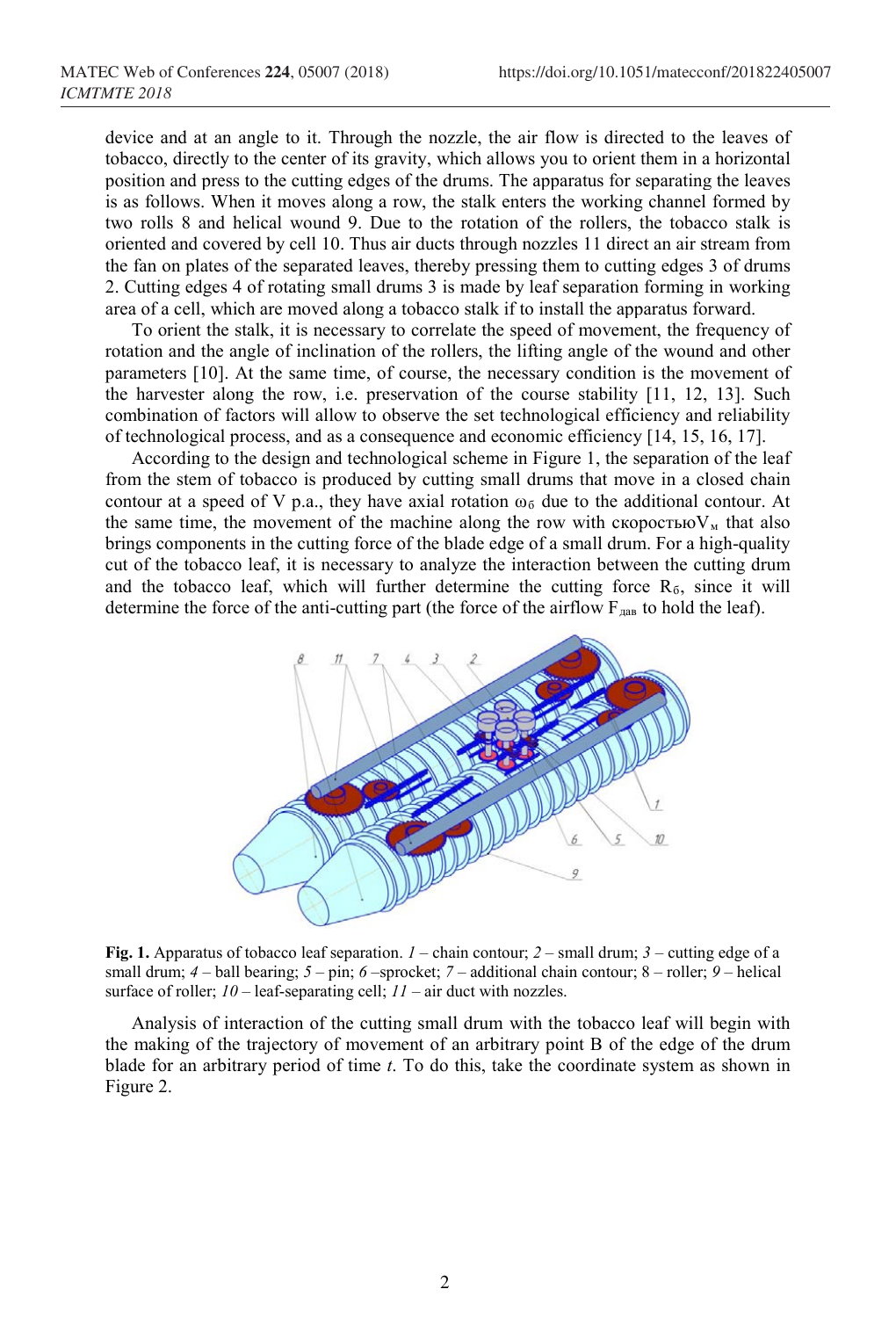

**Fig. 2.** Scheme of trajectory of movement of the edge of blade of cutting small drum of leafseparating apparatus.

So, the movement of the point B is described by equations:

$$
\begin{cases}\nX_B = V_{rec}t + V_{p.a.}t\cos\alpha_d + R_d\sin\omega_d t\cdot\cos\alpha_d, \\
Y_B = V_{rec}t\cos\gamma_d + R_d\sin\omega_d t, \\
Z_B = H_H + V_{p.a.}t\sin\alpha_d + R_d\sin\omega_d t\cdot\sin\alpha_d.\n\end{cases}
$$
\n(1)

where  $V_{rec}$  – speed of tobacco stalk delivery to the leaf separation area which is equal to the speed of the machine  $V_{rec} = V_M$ , m/s;

 $V_{p,a}$  – speed of small drum travel along chain contour, m/s;

 $\alpha_d$  – angle of small drum installation to the surface of land, degree;

 $R_d$  – radius of cutting edge of small drum, m;

 $\omega_d$  – angle speed of a small drum rotation, rad/s:

 $\gamma_d$  – angle of small drum installation towards each other, degree;

*H*<sup> $d$ </sup> – height of a small drum installation relatively to a roller, m;

*Нн* – height of installation of a small drum relatively to the land surface (height of break-up beginning), m.

Differentiated the system of equations (1) by time *t*, it turned: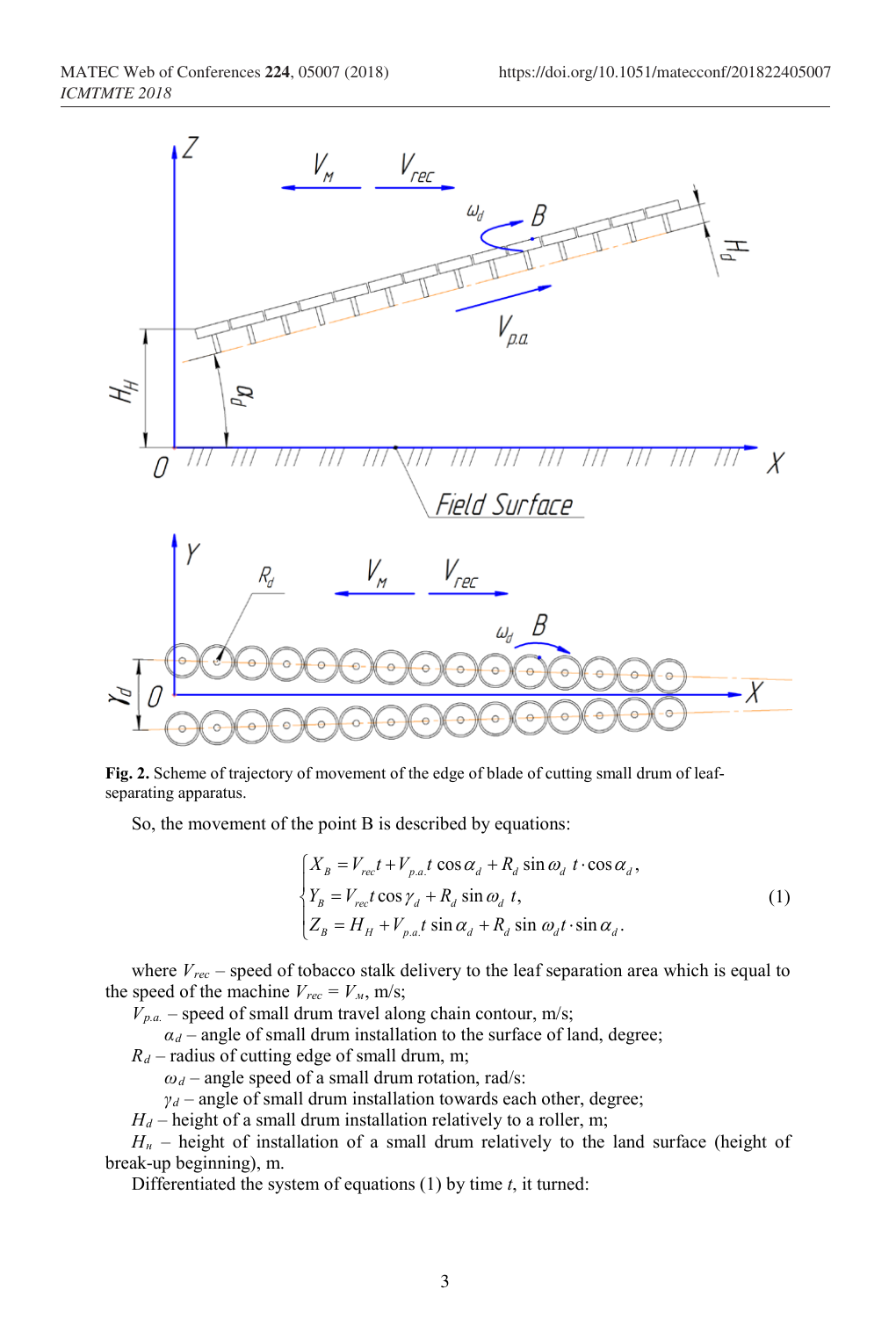$$
\begin{cases}\nV_{X_B} = \frac{dX_B}{dt} = V_{rec} + V_{p.a.} \cos \alpha_d + R_d \cos \alpha_d \cdot \omega_d \cos \omega_d t, \\
V_{Y_B} = \frac{dY_B}{dt} = V_{rec} \cos \gamma_d + R_d \omega_d \cos \omega_d t, \\
V_{Z_B} = \frac{dZ_B}{dt} = V_{p.a.} \sin \alpha_d + R_d \sin \alpha_d \cdot \omega_d \cos \omega_d t.\n\end{cases}
$$
\n(2)

The expression (2) shows the projection of the absolute speed of an arbitrary point B in the axis of coordinates. Then the absolute speed of optional point B of the cutting drum blade edge will be determined by the expression:

$$
V_B = \sqrt{V_{X_B}^2 + V_{Y_B}^2 + V_{Z_B}^2}.
$$
\n(3)

So, present expressions (3) after transformation will be equal:

$$
V_{X_B}^2 = V_{rec}^2 + V_{p.a.}^2 \cos^2 \alpha_d + R_d^2 \cos^2 \alpha_d \cdot \omega_d^2 \cos^2 \omega_d t + 2V_{rec}V_{p.a.} \cos \alpha_d +
$$
  
+ 
$$
2V_{rec}R_d \cos \alpha_d \cdot \omega_d \cos \omega_d t + 2V_{p.a.} \cos \alpha_d R_d \cos \alpha_d \cdot \omega_d \cos \omega_d t,
$$
 (4)

$$
V_{Y_B}^2 = V_{\text{rec}}^2 \cos^2 \gamma_d + R_d^2 \omega_d \cos^2 \omega_d \ t + 2V_{\text{rec}} \cos \gamma_d \cdot R_d \omega_d \cos \omega_d \ t,\tag{5}
$$

$$
V_{Z_B}^2 = V_{p,a}^2 \sin^2 \alpha_d + R_d^2 \sin^2 \alpha_d \cdot \omega_d \cos^2 \omega_d t +
$$
  
+ 2V\_{p,a.} \sin \alpha\_d \cdot R\_d \sin \alpha\_d \cdot \omega\_d \cos \omega\_d t, (6)

Show  $A = R_d \omega_d \cos \omega_d t$ . After substitution and transformations of expressions (4, 5, 6) into expression (3), taking into account the replacement, we obtain:

$$
V_B = \sqrt{A^2 + 2V_{p.a.}A + 2V_{rec}(\cos\alpha_d + \cos\gamma_d)A + V_{rec}^2(1 + \cos^2\gamma_d) + V_{p.a.}^2 + 2V_{rec}V_{p.a.}\cos\alpha_d}. \tag{7}
$$

The expression (7) shows the dependence of absolute speed of the optional point *В* of the blade edge of small drum dependent on constructive and security parameters. From expression (7) we can see that the formation of absolute speed of blade edge of small drum is influenced the speed of movement of small drums *Vр.<sup>а</sup>* along chain contour, speed of delivery of tobacco stalk  $V_{rec}$  in the area of leaf separation, radius  $R_d$  of cutting edge of a small drum and angle speed *ω<sup>d</sup>* of a small drum rotation.

It is important to note that when separating the tobacco leaf from the stalk we should supervise for the garbage from the area of leaf separation, which will be characterized by the direction of the absolute speed of an arbitrary point *B*. Change of the direction of the vector of absolute speed of a point  $B$  is characterized by the guides of the cosines. For a more convenient analysis, it is better to represent the angle between the coordinate axes and the vector of absolute velocity vector in terms:

$$
(V_B \wedge i) = ar \cos \frac{V_{X_B}}{V_B}, \quad (V_B \wedge j) = ar \cos \frac{V_{Y_B}}{V_B}, \quad (V_B \wedge k) = ar \cos \frac{V_{Z_B}}{V_B}, \tag{8}
$$

where  $i, j, k$  – single vectors of coordinate axis.

$$
\text{Specify: } (V_B \wedge i) = \varphi_X, (V_B \wedge j) = \varphi_Y, (V_B \wedge k) = \varphi_Z,
$$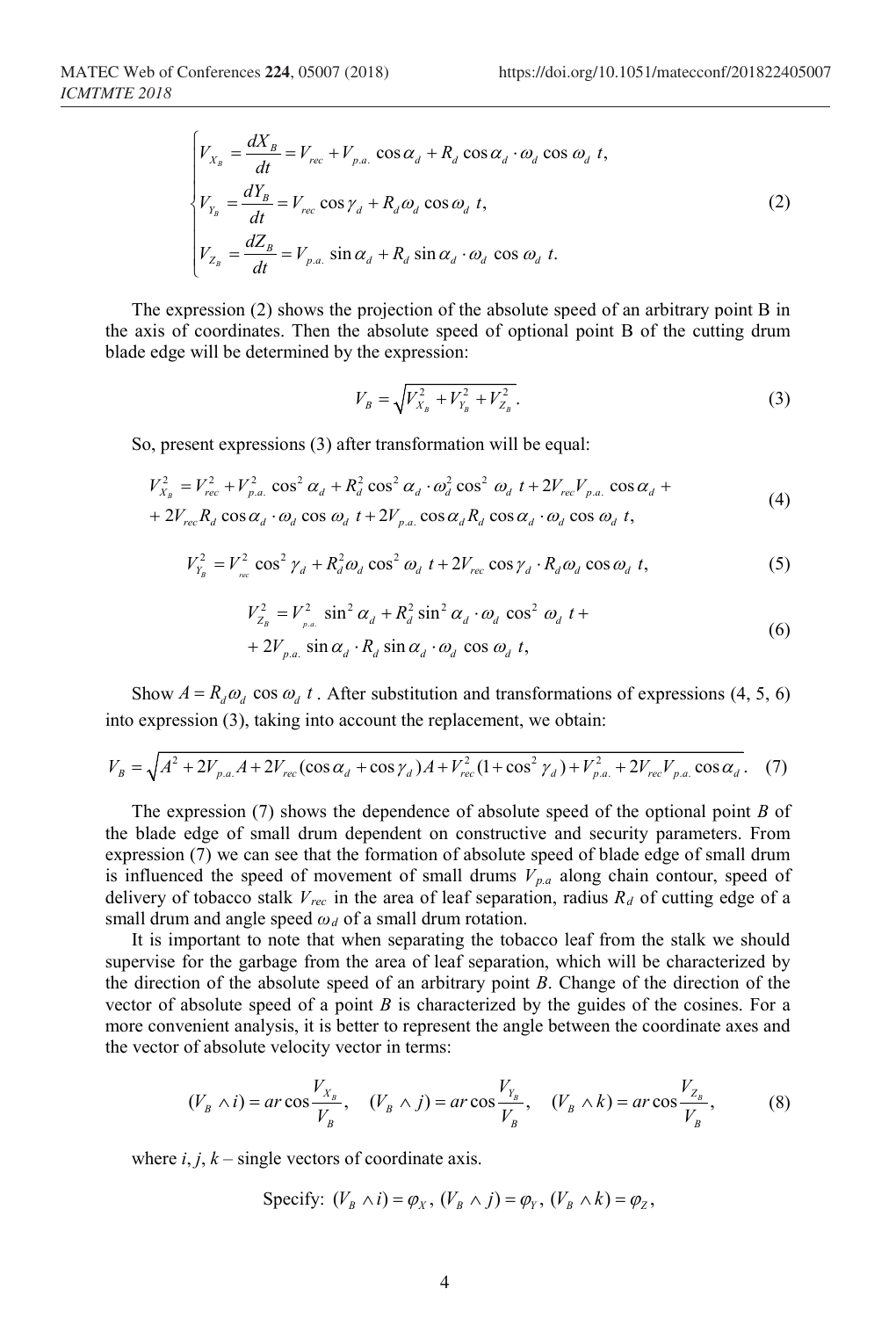To obtain a visual representation of the nature of the change in the absolute velocity of the point B in the area of leaf separation, it is necessary to construct graphs (Figure 3) of the change in the magnitude of the absolute velocity and absolute velocity projections on the coordinate axes when changing the angle of rotation of the small drum.



**Fig. 3.** Graph of the change of absolute velocity of the point B in the leaf separation area: *а* – absolute velocity,  $b - by$  axis  $OX$ ,  $c - by$  axis  $OY$ ,  $d - by$  axis  $OZ$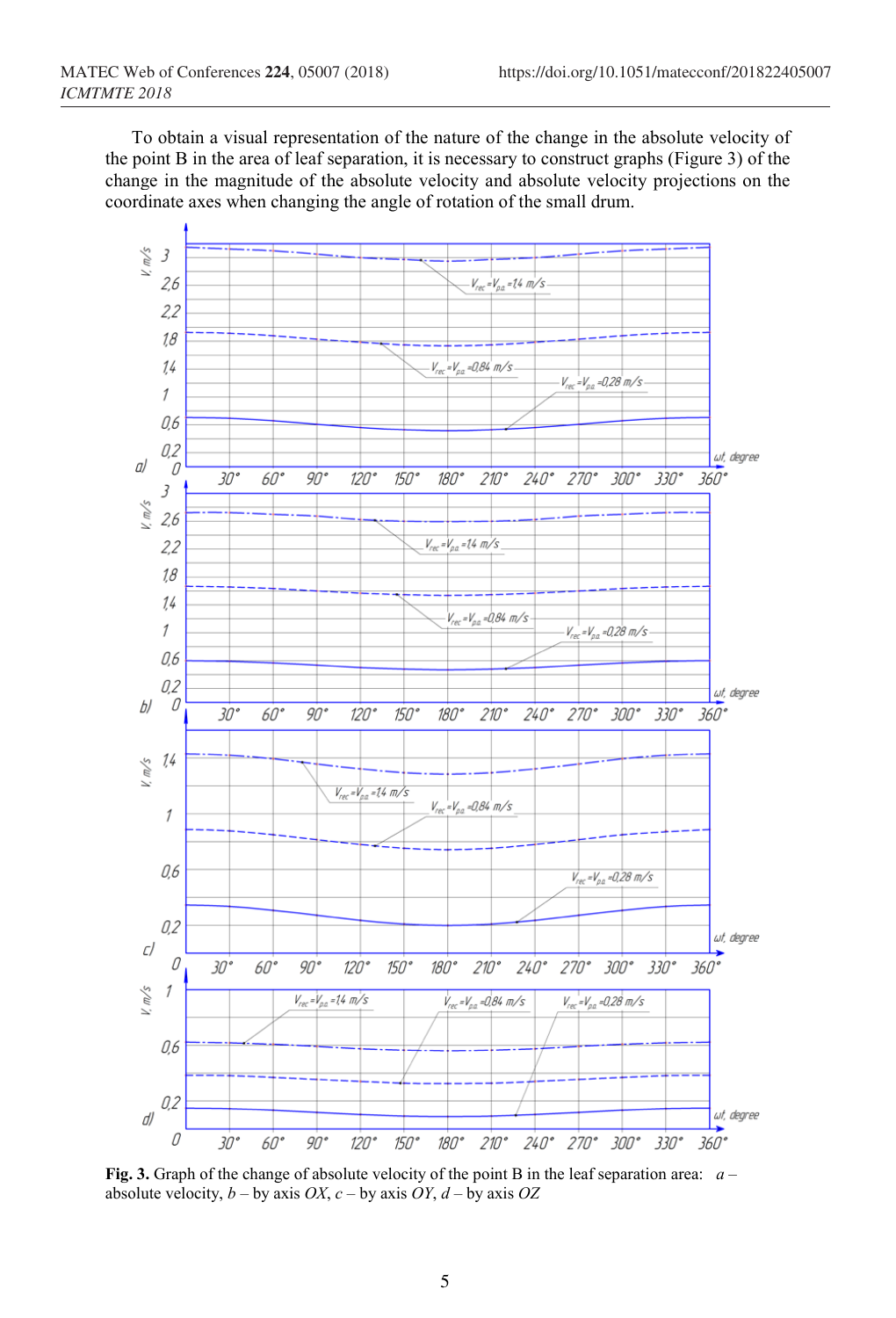In Figure 3 the graphs were made with the following constructive and regime parameters:  $AB = 25^\circ$ ,  $R_d$  0,072 m,  $UB = 14^\circ$ ,  $\omega_d = 1.01$  s-1. The graph (Figure 3, *a*) of the change of absolute velocity of the point B in the leaf separation area shows that at the coincidence of the direction of movement of drums on the chain contour  $V_{p,a}$ , and the angle of rotation of the small drum in the range of 180°-360° the absolute speed grows along a curvilinear dependence and reaches a maximum in the top point in coincidence with the axis *OX*, and accordingly the absolute speed falls in the range  $0^{\circ}$ -180 $^{\circ}$  and reaches the minimum at the lowest point in coincidence with the axis *OX*. When increasing the feed rate of the *Vrec*, i.e. the speed of the car, the change in speed begins to approach to the linear dependence, but the nature of its changes are not significantly changed, and the absolute value is changed.

After analyzing the obtained graphs, it can be concluded that the increase in the productivity of the machine can be due to an increase in the feed rate of the *Vrec*, i.e. an increase in the growth of the movement of the machine, while significant crop losses due to a decrease in the full collection will not be observed.

## **Conclusions**

1. The article presents a constructive and technological scheme of the machine for harvesting of medium and upper tobacco break-ups, which allows improving the technological efficiency and reliability of the process;

2. There were obtained the expressions characterizing the trajectory and absolute velocity of the arbitrary point of the cutting edge of a small drum;

3. Analysis of obtained dependences allows making the conclusion that at the cut a leaf will remain in the area of leaf separation and it will allow increasing the harvest.

## **References**

- 1. S.K. Papusha, S.V. Belousov, A.E. Bogus. V.I. Konovalov, *Theoretical studies of the tobacco stalk interaction with the leaf-separating unit*, International Journal of Applied Engineer-ing Research (IJAER), Volume **11**, Number **8** (2016)
- 2. Lepshina A.I., Belousov S.V., *Means of minor mechanization as a basis for modern peasant farms and small farms in small forms of management*, Polytechnical network electronic scientific journal of the Kuban State Agrarian University, No. **109**. P. 392- 415 (2015)
- 3. E.I. Vinevsky, G.G. Maslov, E.I. Trubilin, *Innovative system of technological complexes for the production of tobacco*, Proceedings of the Kuban State Agrarian University – Krasnodar, No. **2**, p. 151 (2008)
- 4. E.I. Vinevsky, G.V. Gromov, A.V. Ognianik, S.K. Papusha, E.V. Shidlovsky, N.N. Vinevskaya, R.N. Bukatkin, *Some physical and mechanical properties of plants of native tobacco varieties*, Collected scientific works of the All-Russian Scientific Research Institute of Tobacco, Makhorka and Tobacco Products – Krasnodar, No. **117**, 203-208 (2008)
- 5. E.I. Vinevsky, A.E. Lysenko, I.I. Dyachkin, N.N. Vinevskaya, G.V. Popov, A.I. Petriy, S.K. Papusha, K.G. Gromov, E.V. Shidlovsky, A.V. Ognianik, *New technique for tobacco growing*, Achievements of science and technology of the agro-industrial complex, No. **6**, p. 42-45 (2007)
- 6. Pat. 2311013 Russian Federation, IPC A01D 45/16. Tabakouborochny combain [Text] / E.I. Vinevsky, E.V. Shidlovsky, N.N. Vinevskaya, I.B. Poyarkov, A.I. Petriy, I.I.